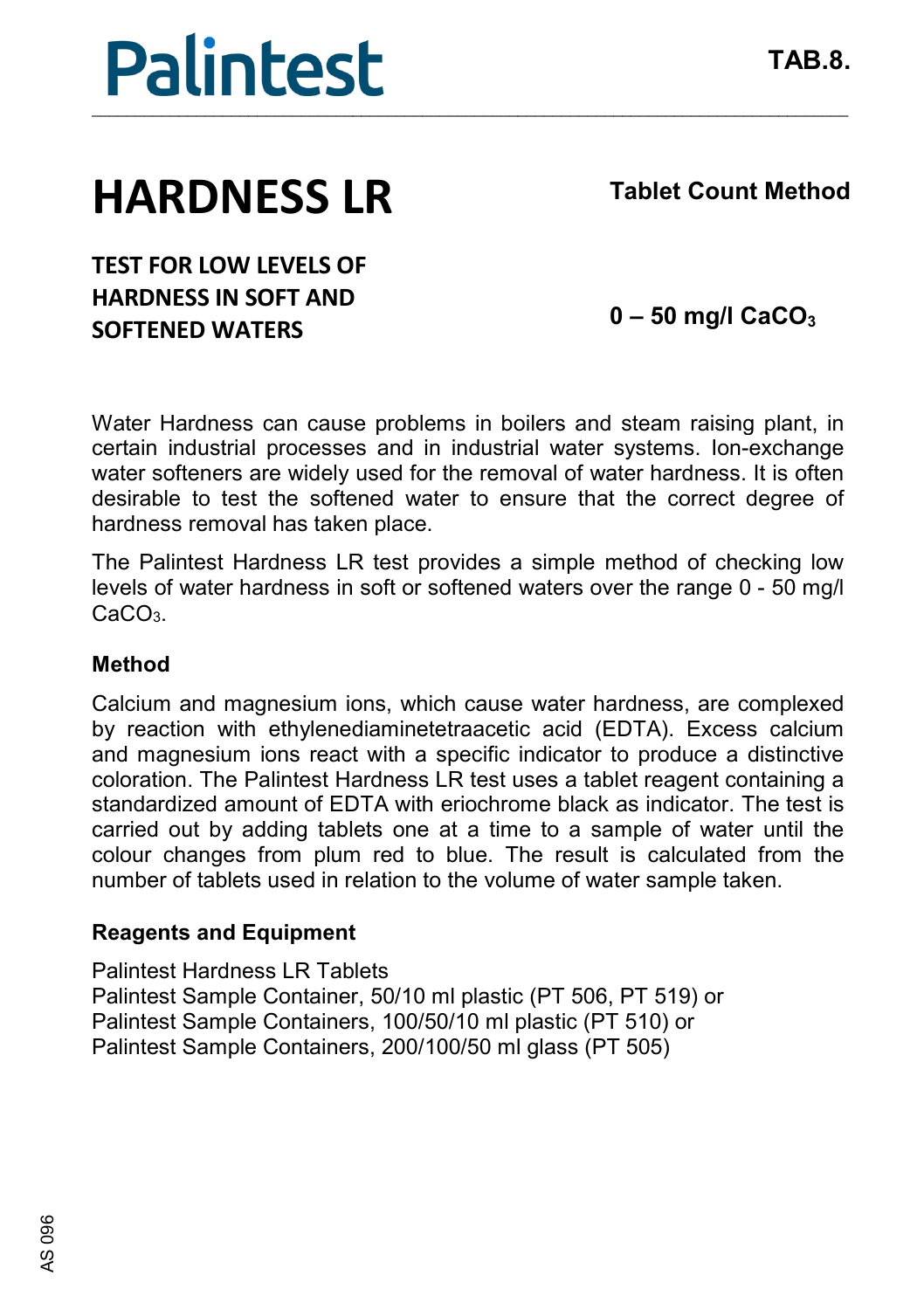### **Test Range**

The test is normally carried out on a 50 ml sample although a larger sample may be used if a lower test range is required. The table below indicates the sample size appropriate to various hardness test ranges :-

| <b>Test Range</b>               | Sample Size      |
|---------------------------------|------------------|
| $0 - 25$ mg/l CaCO <sub>3</sub> | $100 \mathrm{m}$ |
| $0 - 50$ mg/l CaCO <sub>3</sub> | 50 ml            |

### **Test Procedure**

- 1 Select the sample size appropriate to the hardness range under test. Take a sample of the correct size in the Palintest sample container.
- 2 Add one Hardness LR tablet and shake the container until the tablet disintegrates.
- 3 Continue adding tablets one at a time in this manner until the colour of the solution changes from plum red to blue.
- 4 Note the number of tablets used and calculate the result from the formula below appropriate to the sample volume taken :-

| Sample Size | Calculation - Hardness (mg/1 CaCO <sub>3</sub> ) |
|-------------|--------------------------------------------------|
| 100 ml      | $=$ (No of Tablets x 2) - 1                      |
| 50 ml       | $=$ (No of Tablets x 4) - 2                      |

### **Notes**

- 1 The expression of hardness results sometimes causes confusion. It is normal practice to express the result of hardness tests as mg/l  $CaCO<sub>3</sub>$ (calcium carbonate). This is merely a convention to allow the comparison of different results and does not necessarily indicate that the hardness is present in the water in this form.
- 2 For a simple routine control test for domestic and industrial water softeners, use the Palintest Hardness Yes/No test.

\_\_\_\_\_\_\_\_\_\_\_\_\_\_\_\_\_\_\_\_\_\_\_\_\_\_\_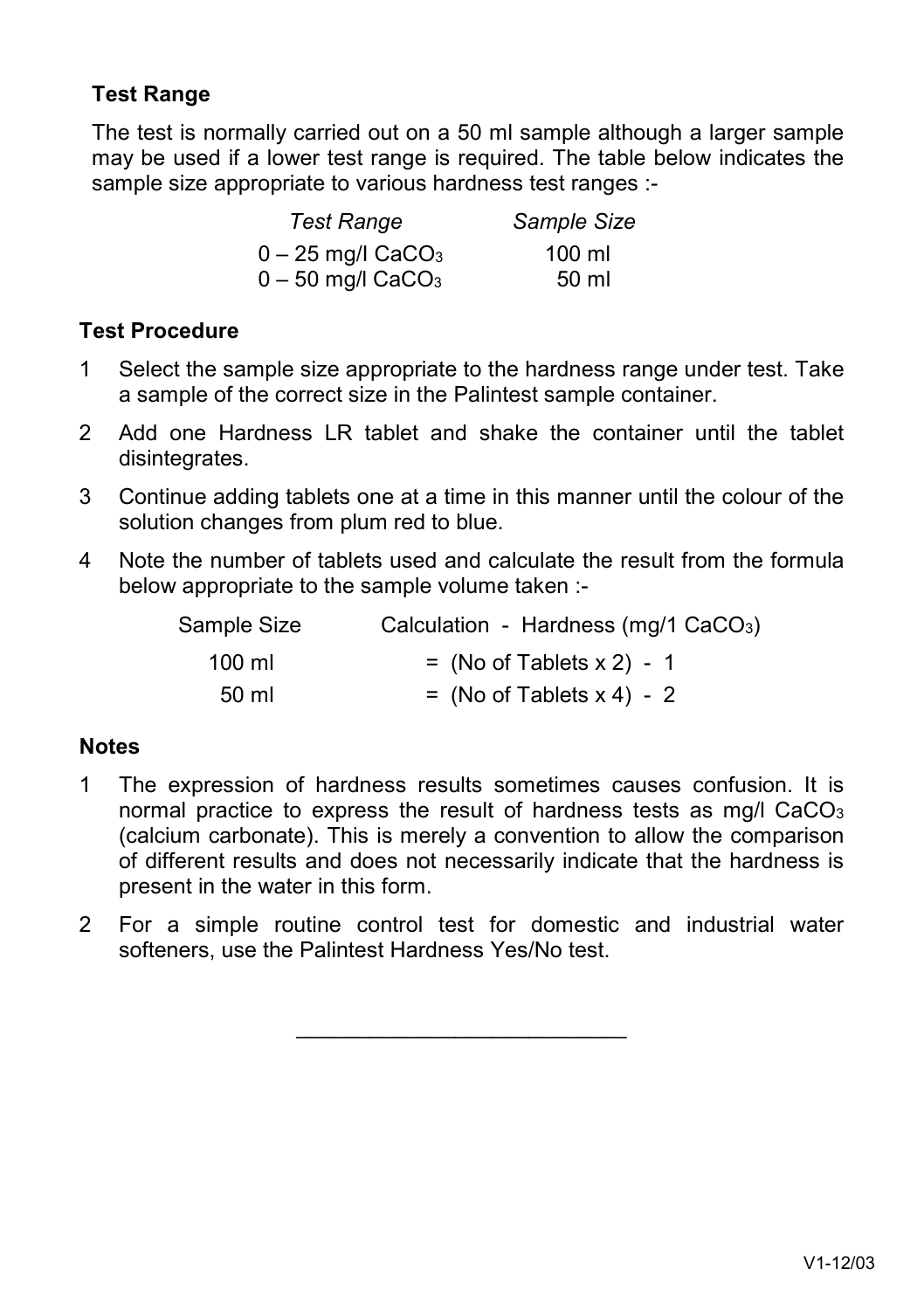



# **HARDNESS VLR**

**Tablet Count Method**

### **TEST FOR VERY LOW LEVELS OF HARDNESS IN SOFT AND SOFTENED WATERS**

**0 – 10 mg/l CaCO3**

There are a number of situations where it is necessary to measure very low levels of water hardness. These include the testing of very soft natural waters in acid rain areas, and the testing of high quality softened water used in certain industrial processes.

The Palintest Hardness VLR test provides a simple method of checking very low levels of water hardness over the range  $0 - 10$  mg/l CaCO<sub>3</sub>.

### **Method**

Calcium and magnesium ions, which cause water hardness, are complexed by reaction with ethylenediaminetetraacetic acid (EDTA). Excess calcium and magnesium ions react with a specific indicator to produce a distinctive coloration. The Palintest Hardness VLR test uses a tablet reagent containing a standardized amount of EDTA with eriochrome black as indicator. The test is carried out by adding tablets one at a time to a sample of water until the colour changes from plum red to blue. The result is calculated from the number of tablets used in relation to the volume in the water sample taken.

### **Reagents and Equipment**

Palintest Hardness VLR Tablets Palintest Sample Container, 50/10 ml plastic (PT 506, PT 519)

### **Test Procedure**

- 1 Fill sample container to 50 ml mark.
- 2 Add one Hardness VLR tablet and shake the container until the tablet disintegrates.
- 3 Continue adding tablets one at a time in this manner until the colour of the solution changes from plum red to blue.